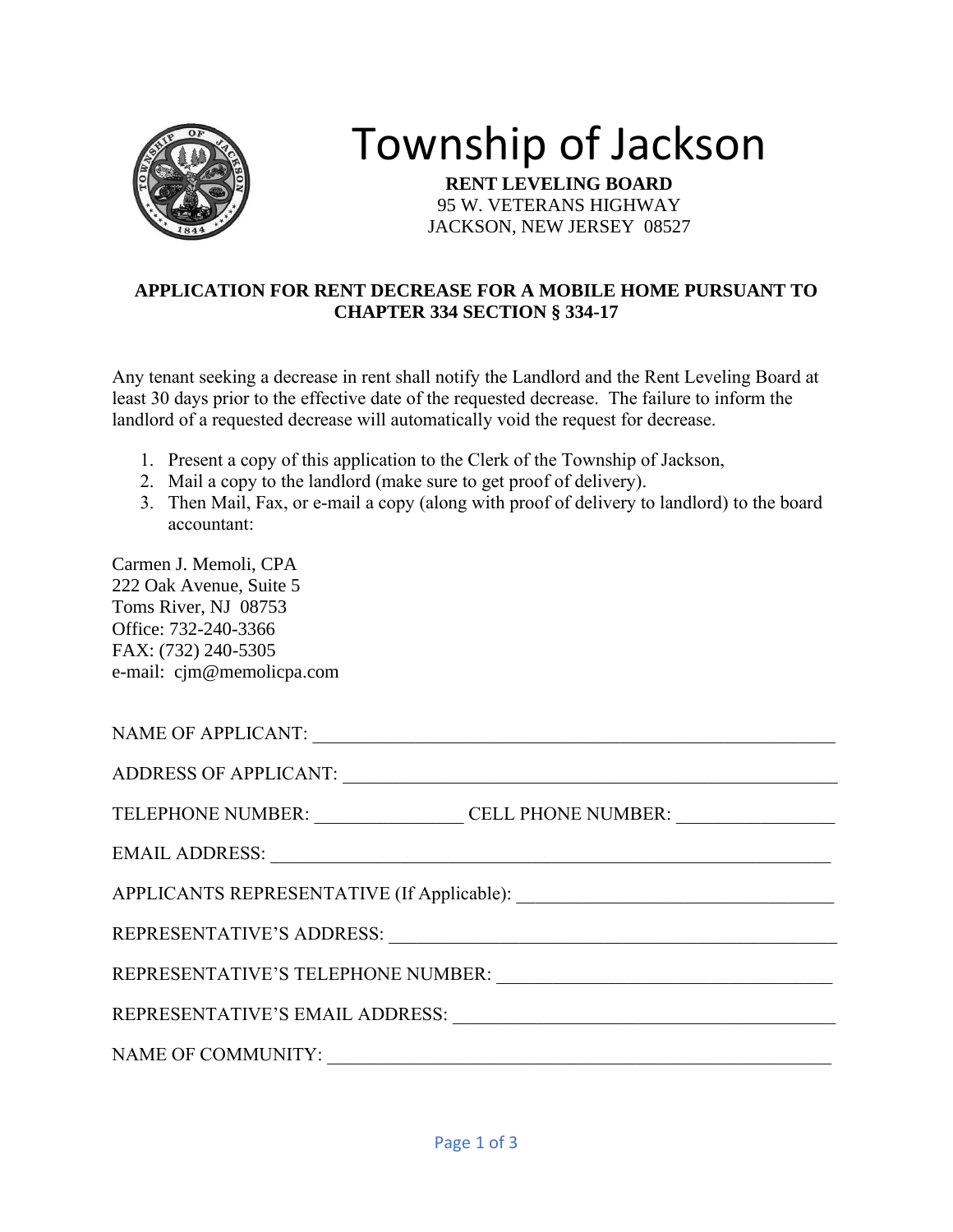ARE YOU APPLYING FOR A RENTAL DECREASE BASED ON A LOWERING OF PROPERTY TAXES ON THE PROPERTY THAT YOU LEASE YOUR MOBILE HOME LOT ON (Note: Only applicable if decrease is not caused by extraordinary depreciation, such as loss by fire, storm, and the like (Chapter 334 Sections §334-17))?

YES\_\_\_\_\_\_\_\_ NO\_\_\_\_\_\_\_\_

ARE YOU APPLYING FOR A RENTAL DECREASE BASED ON, MAINTENANCE OF COMMON AREAS AND FACILITIES, SERVICES PROVIDED, AND/OR LOSS OR REDUCTION OF AMENITIES PROVIDED AS PART OF YOUR LOT RENTAL LEASE (Chapter 334 Sections §334-17 and §334-23)?

YES NO

ARE YOU APPLYING FOR A RENTAL DECREASE BASED ON VIOLATION OF MUNICIPAL CODES (Chapter 334 Section §334-17 Subsection B)?

YES NO

ARE YOU APPLYING FOR A RENTAL DECREASE FOR AN INCREASE OF RENT WHICH OCCURRED FOR THE FOLLOWING REASONS: WITH IN THE FIRST 12 MONTHS OF MOVING IN OR BEFORE YOUR ANNIVERSARY DATE, WITHOUT APPROVAL OF THE RENT LEVELING BOARD, OR A RENT INCREASE FROM AN UNLICENSED PARK (Chapter 334 Section §334-17)?

YES<sup>NO</sup>

PLEASE LIST THE VIOLATION(S) OF CHAPTER 334 SECTION §334-17 (AND/OR CHAPTER 334 SECTION §334-23) THAT ARE MARKED YES ABOVE, AND PROVIDE ANY DETAILS YOU THINK MAY HELP THE RENT LEVELING BOARD ADJUDICATE YOUR APPLICATION:

 $\mathcal{L}_\mathcal{L} = \mathcal{L}_\mathcal{L} = \mathcal{L}_\mathcal{L} = \mathcal{L}_\mathcal{L} = \mathcal{L}_\mathcal{L} = \mathcal{L}_\mathcal{L} = \mathcal{L}_\mathcal{L} = \mathcal{L}_\mathcal{L} = \mathcal{L}_\mathcal{L} = \mathcal{L}_\mathcal{L} = \mathcal{L}_\mathcal{L} = \mathcal{L}_\mathcal{L} = \mathcal{L}_\mathcal{L} = \mathcal{L}_\mathcal{L} = \mathcal{L}_\mathcal{L} = \mathcal{L}_\mathcal{L} = \mathcal{L}_\mathcal{L}$